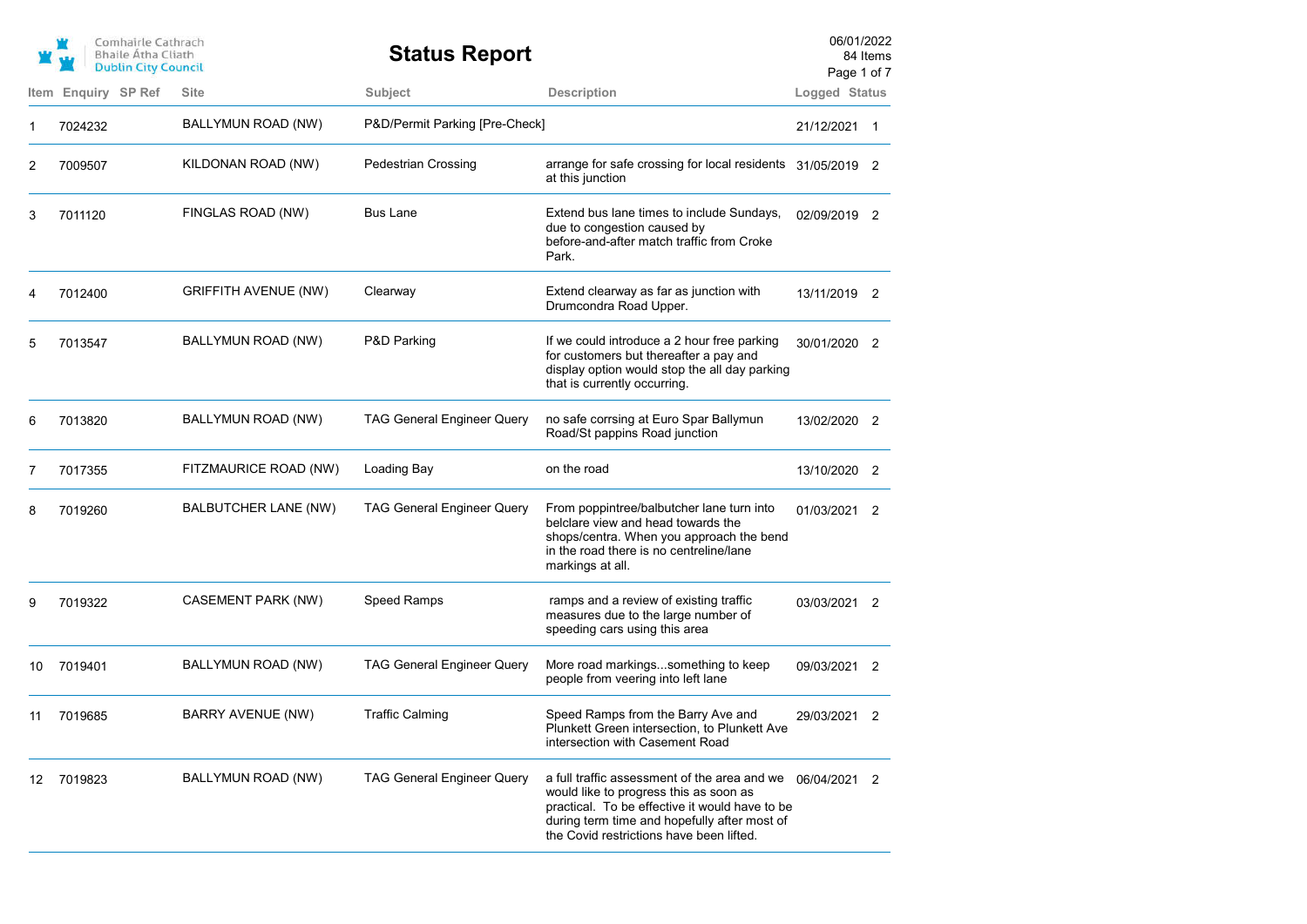|      | Comhairle Cathrach<br><b>Bhaile Atha Cliath</b><br><b>Dublin City Council</b> |                               | <b>Status Report</b>              |                                                                                                                                                                     | 06/01/2022<br>Page 2 of 7 | 84 Items       |
|------|-------------------------------------------------------------------------------|-------------------------------|-----------------------------------|---------------------------------------------------------------------------------------------------------------------------------------------------------------------|---------------------------|----------------|
| Item | Enquiry SP Ref                                                                | <b>Site</b>                   | <b>Subject</b>                    | <b>Description</b>                                                                                                                                                  | Logged Status             |                |
| 13   | 7019830                                                                       | CLANCY ROAD (NW)              | <b>TAG General Engineer Query</b> | Closing Clancy Road off from Clancy<br>Avenue with barrier posts.                                                                                                   | 06/04/2021 2              |                |
| 14   | 7019895                                                                       | HAZELCROFT ROAD (NW)          | <b>Traffic Calming</b>            | <b>Traffic Calming/Speed Measures</b>                                                                                                                               | 09/04/2021 2              |                |
| 15   | 7019900                                                                       | DUNSINK DRIVE (NW)            | <b>Traffic Calming</b>            | Ramps or other traffic calming measures                                                                                                                             | 09/04/2021                | -2             |
| 16   | 7019901                                                                       | PLUNKETT AVENUE (NW)          | <b>Traffic Calming</b>            | <b>Additional ramps</b>                                                                                                                                             | 09/04/2021                | 2              |
| 17   | 7019906                                                                       | <b>GROVE PARK AVENUE (NW)</b> | Speed Ramps                       | He states that it is very dangerous for<br>children                                                                                                                 | 12/04/2021 2              |                |
| 18   | 7019908                                                                       | WILLOW PARK ROAD (NW)         | <b>Traffic Calming</b>            | Can traffic calming measures be put in place 12/04/2021 2<br>urgently in order to slow traffic down and<br>make the estates liveable and safe for all<br>residents. |                           |                |
| 19   | 7019909                                                                       | HILLCREST PARK (NW)           | <b>Traffic Calming</b>            | many complaints of speeding and some<br>near miss accidents through the estate have<br>been noted by the residents there.                                           | 12/04/2021 2              |                |
| 20   | 7019910                                                                       | WADELAI ROAD (NW)             | <b>Traffic Calming</b>            | traffic management measures being<br>considered.                                                                                                                    | 12/04/2021 2              |                |
| 21   | 7019911                                                                       | JAMESTOWN ROAD (NW)           | <b>Traffic Calming</b>            | Lowering of existing Speed Limit and Traffic 12/04/2021 2<br><b>Calming Ramps</b>                                                                                   |                           |                |
| 22   | 7019913                                                                       | DUNSINK DRIVE (NW)            | <b>TAG General Engineer Query</b> | <b>Marked Car Spaces</b>                                                                                                                                            | 12/04/2021                | -2             |
| 23   | 7020270                                                                       | BALBUTCHER LANE (NW)          | <b>Pedestrian Crossing</b>        | Either traffic lights and signs                                                                                                                                     | 29/04/2021                | $\overline{2}$ |
| 24   | 7020279                                                                       | MELLOWES ROAD (NW)            | <b>Pedestrian Crossing</b>        | Can a pedestrian crossing please be<br>examined for Mellowes Road                                                                                                   | 29/04/2021                | -2             |
| 25   | 7020335                                                                       | LONGDALE TERRACE (NW)         | Disab Park Bay Residential        | Disabled parking bay for 60 Longdale<br>Terrace.                                                                                                                    | 04/05/2021                | -2             |
| 26   | 7020758                                                                       | TOLKA VALLEY ROAD (NW)        | <b>Pedestrian Crossing</b>        | A signaled pedestrian crossing                                                                                                                                      | 25/05/2021 2              |                |
| 27   | 7020889                                                                       | WOODHAZEL CLOSE (NW)          | <b>Traffic Calming</b>            | ramp or traffic signs warning cars to slow<br>down                                                                                                                  | 02/06/2021                | $\overline{2}$ |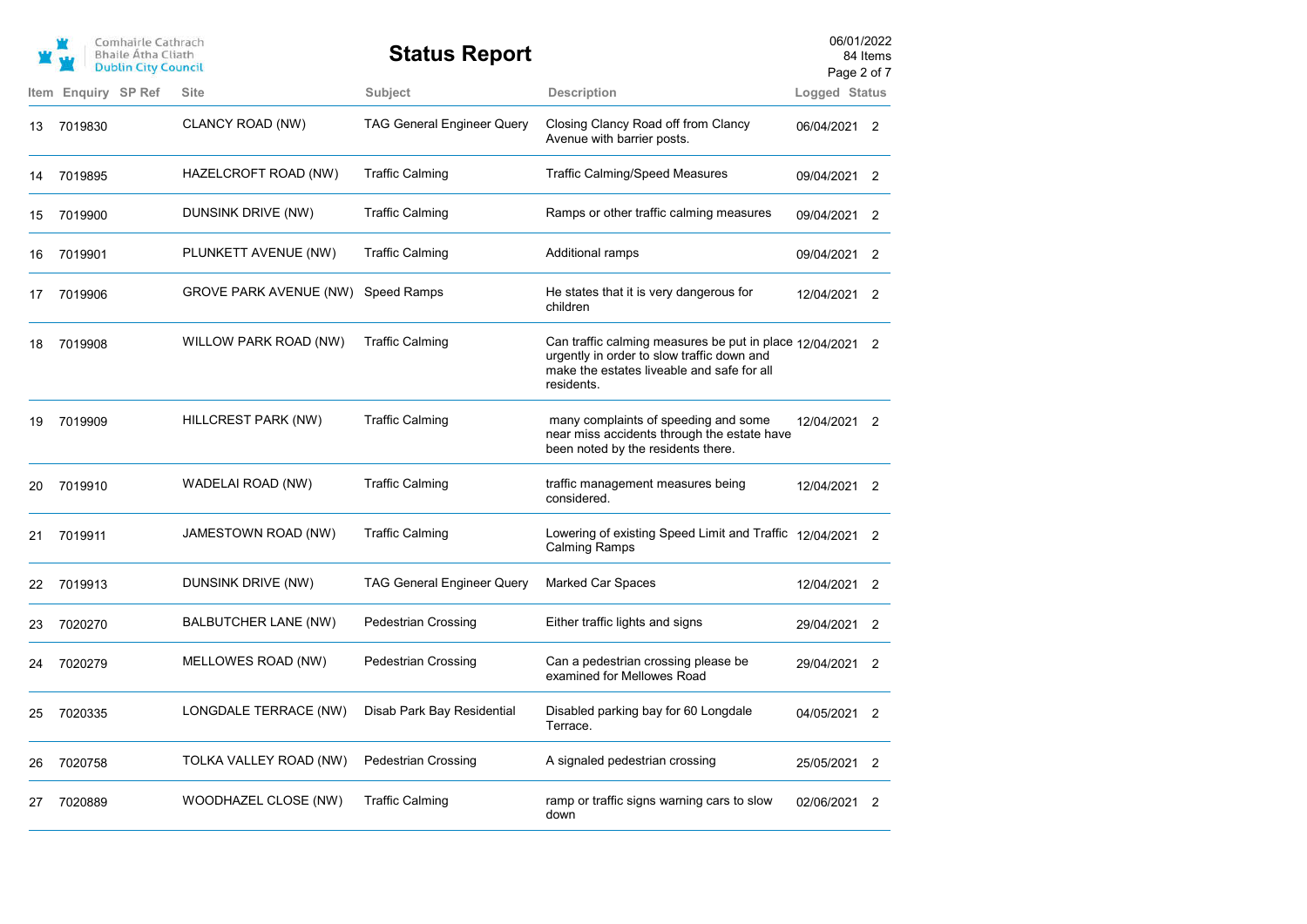|    | Comhairle Cathrach<br><b>Bhaile Atha Cliath</b><br><b>Dublin City Council</b> |                                     | <b>Status Report</b>       |                                                                                                                                                                                                                                                                        | 06/01/2022<br>Page 3 of 7 | 84 Items       |
|----|-------------------------------------------------------------------------------|-------------------------------------|----------------------------|------------------------------------------------------------------------------------------------------------------------------------------------------------------------------------------------------------------------------------------------------------------------|---------------------------|----------------|
|    | Item Enquiry SP Ref                                                           | <b>Site</b>                         | Subject                    | <b>Description</b>                                                                                                                                                                                                                                                     | Logged Status             |                |
| 28 | 7020955                                                                       | SAINT JOSEPH'S WAY (NW)             | <b>Traffic Calming</b>     |                                                                                                                                                                                                                                                                        | 08/06/2021 2              |                |
| 29 | 7021089                                                                       | DUNSINK GREEN (NW)                  | <b>Speed Ramps</b>         | Speeding is taking place on Dunsink Green 15/06/2021 2<br>can ramps please be examined                                                                                                                                                                                 |                           |                |
| 30 | 7021394                                                                       | WILLOW PARK GROVE (NW) Speed Ramps  |                            | I believe that even 1 ramp/hump will make a 30/06/2021 2<br>difference, particularly to protect the junction<br>with Pinewood Drive, and either end of the<br>green on Willow Park Grove.                                                                              |                           |                |
| 31 | 7021999                                                                       | CEDARWOOD ROAD (NW)                 | <b>Traffic Calming</b>     | Motorists are taking this blind turn at such a 06/08/2021 2<br>speed, there is genuine concern for<br>residents safety                                                                                                                                                 |                           |                |
| 32 | 7022080                                                                       | DEANSTOWN ROAD (NW)                 | Speed Ramps                | Ramps/traffic calming                                                                                                                                                                                                                                                  | 11/08/2021                | $\overline{2}$ |
| 33 | 7022281                                                                       | GLASANAON ROAD (NW)                 | <b>Pedestrian Crossing</b> | A pedestrian crossing                                                                                                                                                                                                                                                  | 23/08/2021 2              |                |
| 34 | 7022352                                                                       | <b>WILLOW PARK CRESCENT</b><br>(NW) | <b>Traffic Calming</b>     | Is it possible please to have ramps<br>reinstalled or heightened? We don't want<br>Willow Park Crescent turned into a main<br>road.                                                                                                                                    | 27/08/2021 2              |                |
| 35 | 7022521                                                                       | MELLOWES PARK (NW)                  | Speed Ramps                | Can speed ramps please be<br>examined/improved on Mellowes Park                                                                                                                                                                                                        | 08/09/2021 2              |                |
| 36 | 7022529                                                                       | BALBUTCHER LANE (NW)                | <b>Traffic Calming</b>     | arrange for a speed survey to be taken at<br>and to consider any further measures that<br>might assist in reducing the speed of cars on<br>that road.                                                                                                                  | 09/09/2021 2              |                |
| 37 | 7022532                                                                       | BALLYGALL PARADE (NW)               | <b>Traffic Calming</b>     | to arrange for a traffic survey to be carried<br>out at in respect of speeding and<br>rat-running, including a review of the spacing<br>of the existing ramps as residents express<br>serious concern regarding high speeds, high<br>volumes and the use of scramblers | 09/09/2021 2              |                |
| 38 | 7022611                                                                       | <b>WELLMOUNT CRESCENT</b><br>(NW)   | <b>Traffic Calming</b>     | Can ramps be examined for Wellmount<br>Crescent to reduce speeding                                                                                                                                                                                                     | 14/09/2021 2              |                |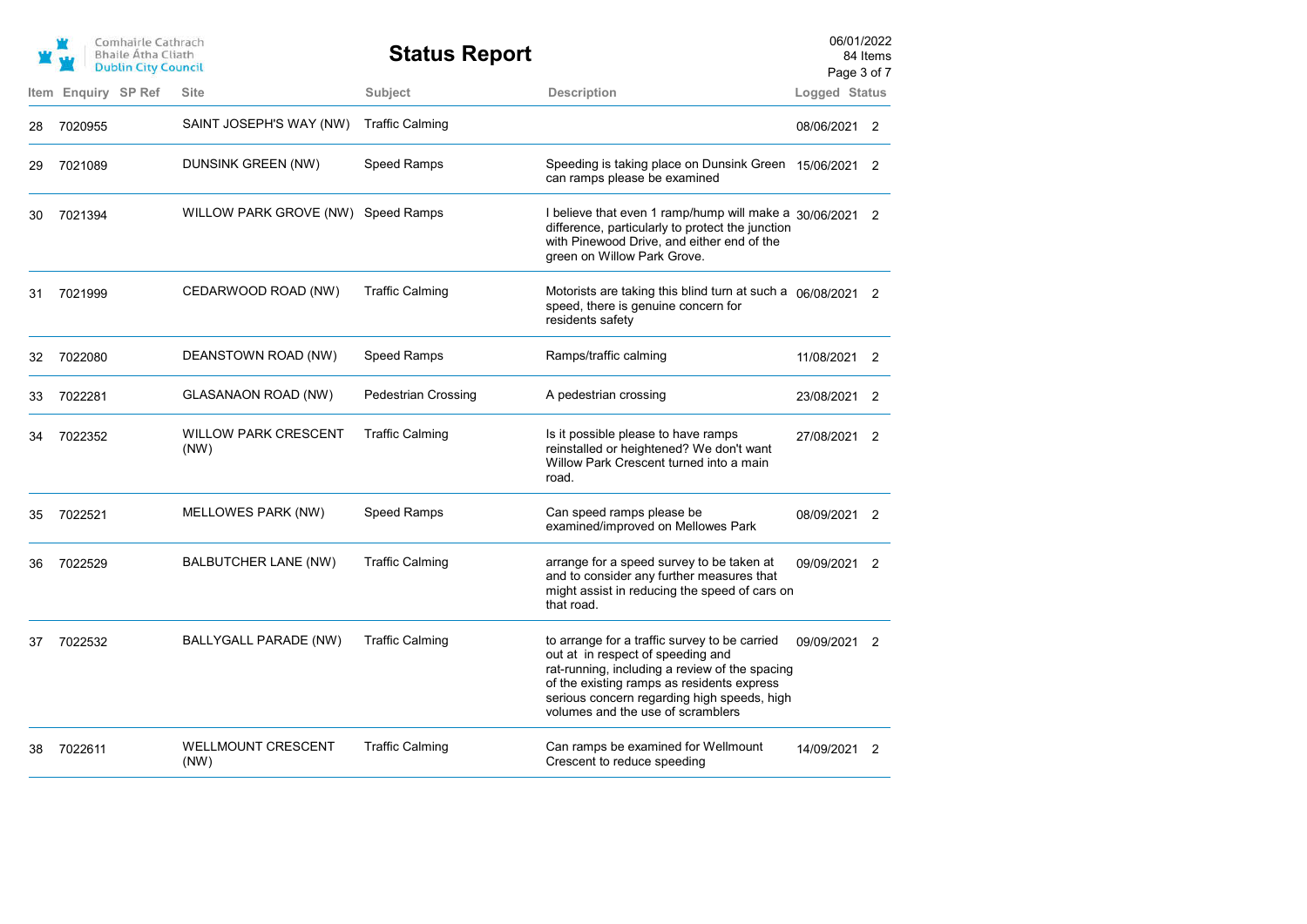|      | Comhairle Cathrach<br><b>Bhaile Atha Cliath</b><br><b>Dublin City Council</b> |                             | <b>Status Report</b>              |                                                                                                                                                                                             | 06/01/2022<br>Page 4 of 7 | 84 Items       |
|------|-------------------------------------------------------------------------------|-----------------------------|-----------------------------------|---------------------------------------------------------------------------------------------------------------------------------------------------------------------------------------------|---------------------------|----------------|
| Item | Enquiry SP Ref                                                                | <b>Site</b>                 | Subject                           | <b>Description</b>                                                                                                                                                                          | Logged Status             |                |
| 39   | 7022674                                                                       | SHANLISS AVENUE (NW)        | <b>Traffic Calming</b>            | No Left turn off Shanliss Ave with ramps<br>No Right turn off shanliss road onto shanliss<br>drive.<br>Both options in conjunction with TWO<br>RAMPS.<br>Close Off one end of road.         | 16/09/2021                | $\overline{2}$ |
| 40   | 7022717                                                                       | CARRIG ROAD (NW)            | <b>Traffic Calming</b>            | We are requesting ramps for traffic calming 20/09/2021 2                                                                                                                                    |                           |                |
| 41   | 7022900                                                                       | MCKEE AVENUE (NW)           | <b>Traffic Calming</b>            | Additional ramps /traffic calming                                                                                                                                                           | 30/09/2021                | $\overline{2}$ |
| 42   | 7022903                                                                       | BALLYGALL ROAD WEST<br>(NW) | <b>Yellow Box</b>                 | Additional signage/yellow box                                                                                                                                                               | 30/09/2021 2              |                |
| 43   | 7022964                                                                       | GRIFFITH ROAD (NW)          | <b>Traffic Calming</b>            | Traffic calming i.e speed ramps or returning 05/10/2021 2<br>the road to a cul de sac                                                                                                       |                           |                |
| 44   | 7023062                                                                       | HILLCREST PARK (NW)         | <b>Traffic Calming</b>            | Ramps or other traffic calming solutions                                                                                                                                                    | 11/10/2021                | $\overline{2}$ |
| 45   | 7023142                                                                       | SHANGAN ROAD (NW)           | <b>TAG General Engineer Query</b> | issue of lack of proper footpath and<br>markings opposite the side of the Aspen<br>building in Ballymun where cars are parking<br>and blocking access for those with<br>accessibility needs | 13/10/2021                | 2              |
| 46   | 7023162                                                                       | SHANGAN ROAD (NW)           | <b>Parking Restrictions</b>       | Yellow boxes and or bollards                                                                                                                                                                | 14/10/2021 2              |                |
| 47   | 7023394                                                                       | HILLCREST PARK (NW)         | Double Yellow Lines               | cars park on both sides of the road and the 26/10/2021 2<br>residents have great difficulty accessing their<br>driveways                                                                    |                           |                |
| 48   | 7023396                                                                       | BALLYMUN ROAD (NW)          | P&D/Permit Parking                | Review contradictory parking measures, and 26/10/2021 2<br>install correct road markings, particularly to<br>exclude the 2 driveways at Ballymun Road.                                      |                           |                |
| 49   | 7023652                                                                       | HILLCREST PARK (NW)         | <b>Traffic Calming</b>            | Because the secondary school opens its<br>gates into the estate it means that cars<br>come in volumes to drop off students and at<br>collection times.                                      | 12/11/2021                | $\overline{2}$ |
| 50   | 7023920                                                                       | SEAMUS ENNIS ROAD (NW)      | <b>Yellow Box</b>                 | Difficulty with cars taking a left turn from the 30/11/2021<br>North Road onto Seamus Ennis Road                                                                                            |                           | $\overline{2}$ |
|      |                                                                               |                             |                                   |                                                                                                                                                                                             |                           |                |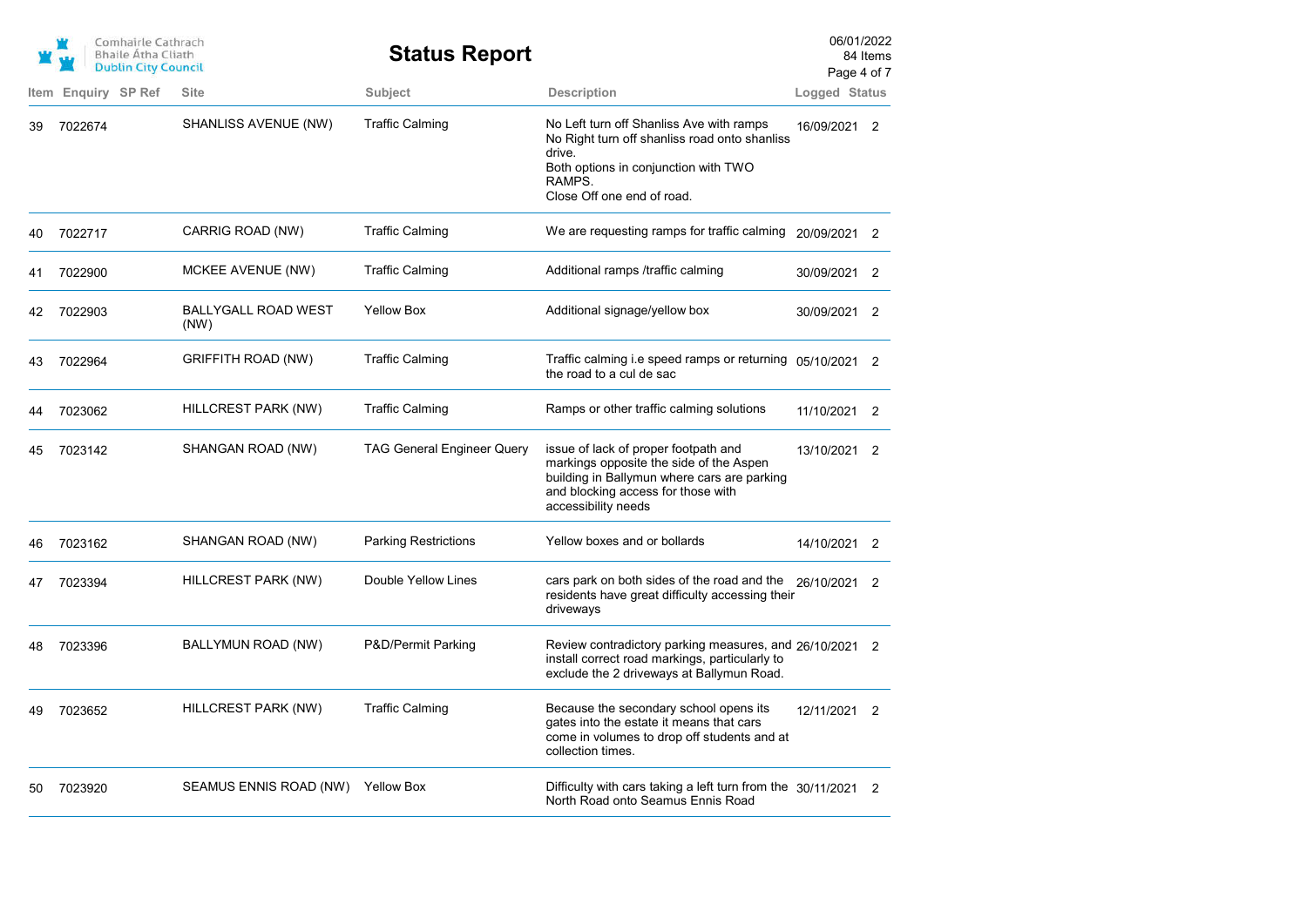|      | Comhairle Cathrach<br><b>Bhaile Atha Cliath</b><br><b>Dublin City Council</b> |                                                     | <b>Status Report</b>              |                                                                                                                                                                                    | 06/01/2022<br>Page 5 of 7 | 84 Items |
|------|-------------------------------------------------------------------------------|-----------------------------------------------------|-----------------------------------|------------------------------------------------------------------------------------------------------------------------------------------------------------------------------------|---------------------------|----------|
| Item | Enquiry SP Ref                                                                | <b>Site</b>                                         | Subject                           | <b>Description</b>                                                                                                                                                                 | Logged Status             |          |
| 51   | 7023949                                                                       | <b>GLASANAON ROAD (NW)</b>                          | <b>Traffic Calming</b>            | Something will have to be done regarding<br>the speeds in residential areas this cannot<br>go on.                                                                                  | 02/12/2021 2              |          |
| 52   | 7023950                                                                       | SANDYHILL GARDENS (NW)                              | <b>Traffic Calming</b>            | Can this part of Sillogue Road be examined 02/12/2021 2<br>for suitable traffic calming                                                                                            |                           |          |
| 53   | 7024019                                                                       | FAIRLAWN ROAD (NW)                                  | <b>Speed Ramps</b>                | Please install Ramps at entrance and along 08/12/2021 2<br>Fairlawn Road, or wherever you would deem<br>appropriate to stop the dangerous and<br>reckless speeding along the road. |                           |          |
| 54   | 90044551 SP_3380                                                              | MAREWOOD CRESCENT<br>(NW)                           | <b>Speed Cushions</b>             | future works programme                                                                                                                                                             | 11/06/2012 4              |          |
| 55   | 90044585 SP_5287                                                              | <b>GRIFFITH AVENUE (NW)</b>                         | <b>Pedestrian Crossing</b>        | at the junction with Philipsburgh Avenue                                                                                                                                           | 20/11/2012 4              |          |
| 56   | 7002464                                                                       | SAINT HELENA'S ROAD (NW) School Warden Crossing Box |                                   | at the school warden crossing point.                                                                                                                                               | 18/04/2018 4              |          |
| 57   | 7006892                                                                       | WELLMOUNT ROAD (NW)                                 | School Warden Crossing Box        | School warden at this location. Outside No.<br>58 at the lane way. In the centre of the road<br>not to reach the road edge.                                                        | 16/01/2019 4              |          |
| 58   | 7007528                                                                       | BALLYGALL ROAD EAST (NW) Pedestrian Crossing        |                                   | Pedestrian crossing for safety of<br>school-goers.                                                                                                                                 | 20/02/2019 4              |          |
| 59   | 7008132                                                                       | FERNDALE AVENUE (NW)                                | One-Way System                    | Request for one way system on School<br>Road, Mother of Divine Grace Primary<br>School, Ballygall, D11                                                                             | 27/03/2019 4              |          |
| 60   | 7012763                                                                       | CAPPAGH AVENUE (NW)                                 | <b>TAG General Engineer Query</b> | ramp required beside the steps and a<br>handrail provided at this location.<br>(Refers to CQ3 NWAC 10102019)                                                                       | 04/12/2019 4              |          |
| 61   | 7012767                                                                       | BARRY AVENUE (NW)                                   | <b>TAG General Engineer Query</b> | traffic calming or pedestrian facilities<br>required at the shops.                                                                                                                 | 04/12/2019                | -4       |
| 62   | 7017303                                                                       | GLASNAMANA ROAD (NW)                                | <b>Children Crossing Sign</b>     | requesting children crossing signage at<br>Ballygall Road end.                                                                                                                     | 09/10/2020 4              |          |
| 63   | 7017827                                                                       | SYCAMORE PARK (NW)                                  | <b>TAG General Engineer Query</b> | Install 30kph roundel at the entrance of<br>Sycamore Park as the speed limit sign is not<br>visible to anyone turning LEFT from<br>Sycamore Road.                                  | 10/11/2020 4              |          |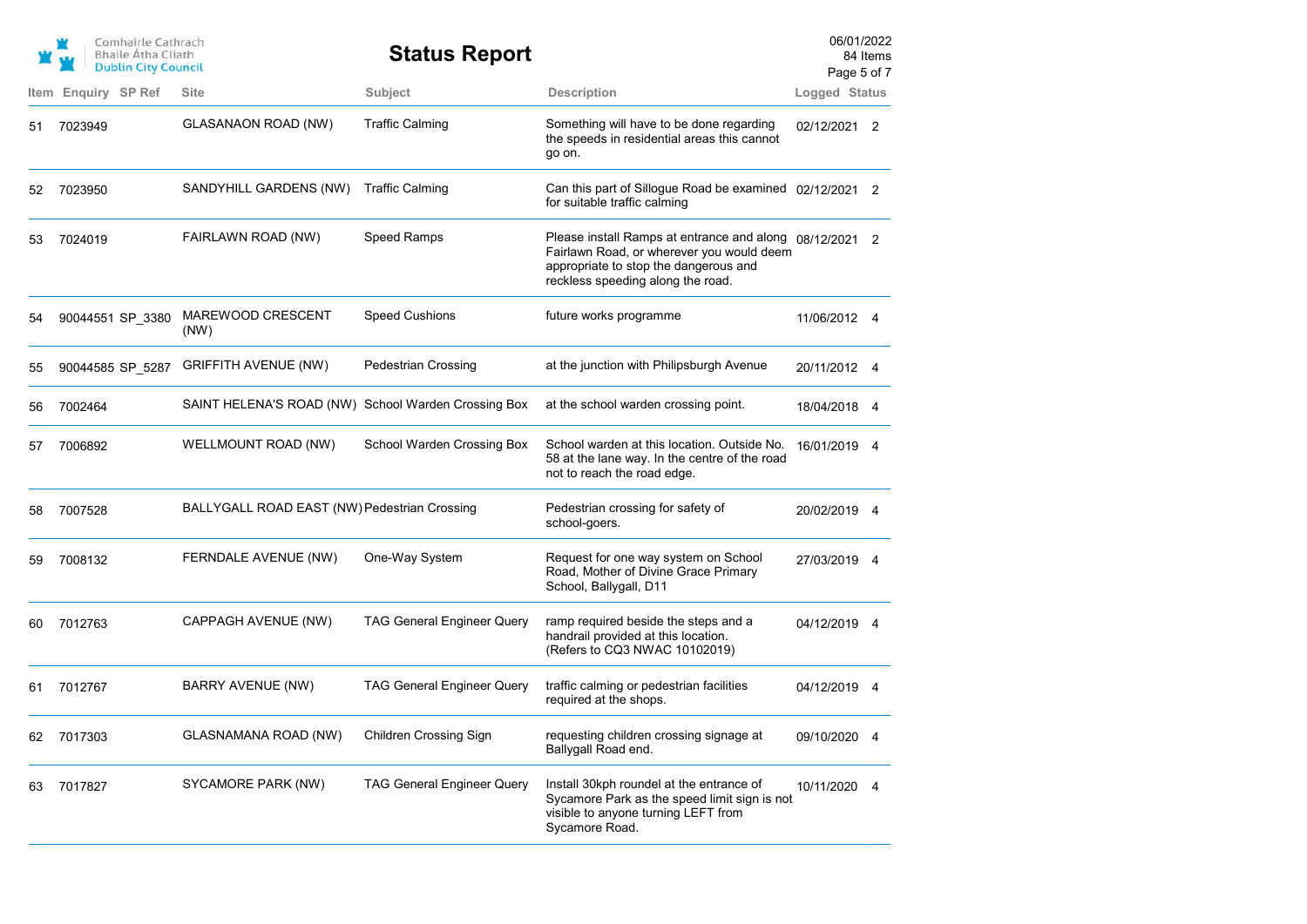|      | Comhairle Cathrach<br><b>Bhaile Atha Cliath</b><br><b>Dublin City Council</b> |                                      | <b>Status Report</b>              |                                                                                                                | 06/01/2022<br>Page 6 of 7 | 84 Items |
|------|-------------------------------------------------------------------------------|--------------------------------------|-----------------------------------|----------------------------------------------------------------------------------------------------------------|---------------------------|----------|
| Item | <b>Enquiry SP Ref</b>                                                         | <b>Site</b>                          | Subject                           | <b>Description</b>                                                                                             | Logged Status             |          |
| 64   | 7018495                                                                       | JAMESTOWN ROAD (NW)                  | Traffic Lights (new)              | Requesting lights instead of a roundabout.                                                                     | 04/01/2021 4              |          |
| 65   | 7019329                                                                       | KILDONAN ROAD (NW)                   | <b>Children Crossing Sign</b>     | Children-at-play signage for this section of<br>Kildonan Road.                                                 | 03/03/2021 4              |          |
| 66   | 7021571                                                                       | TOLKA ESTATE (NW)                    | <b>Traffic Calming</b>            | review the traffic calming arrangements on<br>(details supplied) as you approach the<br>green,.                | 09/07/2021 4              |          |
| 67   | 7022351                                                                       | GATEWAY CRESCENT (NW)                | Disab Park Bay Residential        | Disabled parking bay for 20 Wad River<br>Close.                                                                | 27/08/2021 4              |          |
| 68   | 7022607                                                                       | SAINT CANICE'S PARK (NW)             | <b>TAG General Engineer Query</b> | Request for Slow/Stop Signage                                                                                  | 13/09/2021 4              |          |
| 69   | 7022622                                                                       | KIPPURE PARK (NW)                    | <b>Children Crossing Sign</b>     | there is currently a problem with speeding<br>traffic in the cul de sac.                                       | 14/09/2021 4              |          |
| 70   | 7023141                                                                       | SEAMUS ENNIS ROAD (NW)               | Disab Park Bay General            | at St Canice's School.                                                                                         | 13/10/2021                | -4       |
| 71   | 7023154                                                                       | WOODHAZEL TERRACE (NW) School Warden |                                   | an additional school warden for Gaelscoil<br>Bhaile Munna for second gate.                                     | 13/10/2021 4              |          |
| 72   | 7023391                                                                       | WILLOW PARK ROAD (NW)                | <b>TAG General Engineer Query</b> | To arrange for the junctions to be marked<br>out as a T junction with the appropriate sign<br>and white paint. | 26/10/2021 4              |          |
| 73   | 7023393                                                                       | SYCAMORE ROAD (NW)                   | Double Yellow Lines               | Multiple cars usually park near the junction<br>and it is difficult to see oncoming traffic                    | 26/10/2021 4              |          |
| 74   | 7023829                                                                       | <b>GLASNAMANA ROAD (NW)</b>          | Cul-De-Sac                        | at thejunction of Glasilawn Avenue and<br>Glasnamana Road.                                                     | 23/11/2021                | -4       |
| 75   | 7023838                                                                       | SYCAMORE PARK (NW)                   | Stop Line                         | at the junction of Sycamore Park and<br>Sycamore Road.                                                         | 24/11/2021                | 4        |
| 76   |                                                                               | 90047648 SP_36503 FARNHAM DRIVE (NW) | 3.5 Tonne Limit                   | on Farnham Drive from the junction with<br>Wellmount Road to the gates of Erin's isle.                         | 13/02/2017                | - 5      |
| 77   | 7008950                                                                       | CEDARWOOD RISE (NW)                  | <b>Children Crossing Sign</b>     | on the road.                                                                                                   | 09/05/2019 5              |          |